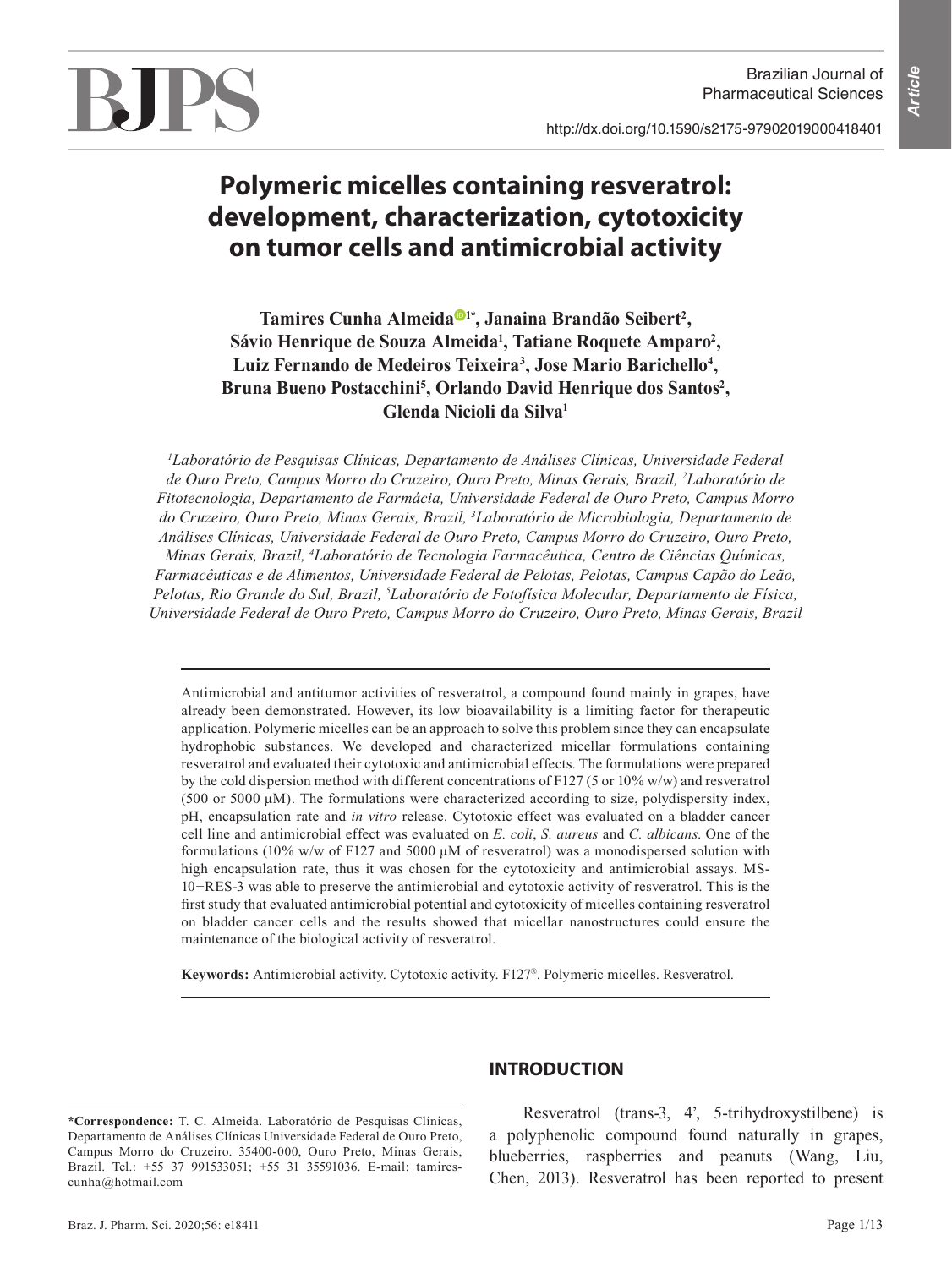antimicrobial (Lee *et al*., 2014; Lee *et al*., 2015) and antitumoral activities (Selvaraj *et al*., 2016; Nie *et al*., 2015). In addition to some *in vitro* studies, antimicrobial and antitumoral activities have also been demonstrated *in vivo* (Wu *et al*., 2014; Kumar, Rimando, Levenson, 2017; Euba *et al*., 2017) and in clinical studies (Patel *et al*., 2010).

For over a decade, it has been shown that resveratrol has low solubility and low bioavailability due to poor absorption and rapid metabolization (Amri *et al*., 2012), both physicochemical and pharmacokinetic properties that make resveratrol difficult to use clinically. Several nanoformulations with resveratrol have been developed for the treatment of tumors and infections (Santos, Veiga, Ribeiro, 2011; Figueiró *et al*., 2013; Friedrich *et al*., 2015; Vitonyte *et al*., 2017). Furthermore, resveratrol has some stability issues, being extremely photosensitive (Francioso *et al*., 2014) and unstable at alkaline pH and higher temperatures (Zupancic, Lavric, Kristl, 2015). However, these problems could be improved using nanoformulations and should be considered during their development.

Polymeric micelles have been studied as a drug carrier system, in particular for enhancing the solubility of hydrophobic drugs, a characteristic of many antitumor and antimicrobial agents. Some authors have shown that polymeric micelles are a suitable *in vivo* nanocarrier to deliver drugs with low solubility by intravenous or subcutaneous routes (Gu *et al*., 2017; Pellosi *et al*., 2016; Yu *et al*., 2015). Furthermore, incorporation of substances in the hydrophobic core of micelles may prevent clearance by the mononuclear phagocyte system in the spleen and liver, since the hydrophilic corona from polymeric micelles plays an important role in preventing opsonization (Rey-Rico, Cucchiarini, 2018). An *in vivo* pharmacokinetic study demonstrated that the area under the curve (AUC) value of resveratrol micelles was 2.73-fold higher in comparison with free resveratrol. Moreover, the mean residence time (MRT) of resveratrol micelles was significantly longer than that of resveratrol solution. The authors deduced that micelles could improve the availability of resveratrol by the slow release of drug from the micelles and evasion of clearance (Hao *et al*., 2017).

Micelles can be obtained by different methods, such as solvent casting, dialysis, oil/water emulsion, cold dispersion and others. The micelle preparation method is an essential factor in determining the overall micelle properties, including size, polydispersity and loading efficiency as well as its suitability for industrial scale production (Hussein, Youssry, 2018).

Pluronics® are triblock copolymers of propylene oxide (PO) and ethylene oxide (EO) that can spontaneously self-assemble to form micelles (Kabanov, Alakhov, 2002). These copolymers are included on the US Federal Drug Administration list as safe and biocompatible compounds (Oerlemans *et al*., 2010). Furthermore, they are known to solubilize hydrophobic compounds in the micellar state and have been proven to be effective solubilizers of polyphenols, such as resveratrol (Wang *et al*., 2017). Among various types of Pluronics®, F127 (F127) has gained considerable attention due to its wide range of biomedical applications (Akash, Rehman, 2015).

Therefore, micellar solutions of Pluronic® F127 containing resveratrol have been developed and characterized as a formulation for the treatment of microbial (bacterial and fungal) infection and cancer. The micellar formulation demonstrated bacteriostatic effects against *S. aureus*, *E. coli* and *C. albicans*, and furthermore demonstrated cytotoxicity on T24 bladder cancer cells. As a result, this formulation may be a good strategy for the use of resveratrol in biological systems.

# **MATERIAL AND METHODS**

# **Material**

Pluronic® F127, resveratrol, Dulbecco's modified Eagle's medium (DMEM), pyrene, triphenyl tetrazolium chloride, tetracycline, ketoconazole, penicillin G and streptomycin were purchased from Sigma-Aldrich® (St Louis, USA). Müeller-Hinton and Sabouraud medium were purchased from Himedia (Mumbai, India). Amphotericin B was purchased from Cristália (Itapira, Brazil). Methanol (HPLC grade) was purchased from Merck® (Darmstadt, Germany). Fetal bovine serum was purchased from Cultilab Ltd. (Campinas, Brazil). Cell Proliferation Kit II (XTT) was purchased from Roche Diagnostics® (Mannheim, Germany). Culture medium DMEM without phenol red was purchased from Invitrogen® (Carlsbad, USA).

# **Preparation of micellar solutions by cold dispersion method**

A weighed amount of Pluronic® F127 (5 or 10% wt/ wt) was added to a becker containing ultrapure water and kept under moderate magnetic stirring in an ice bath (4-6 ºC) until complete dispersion of the polymer.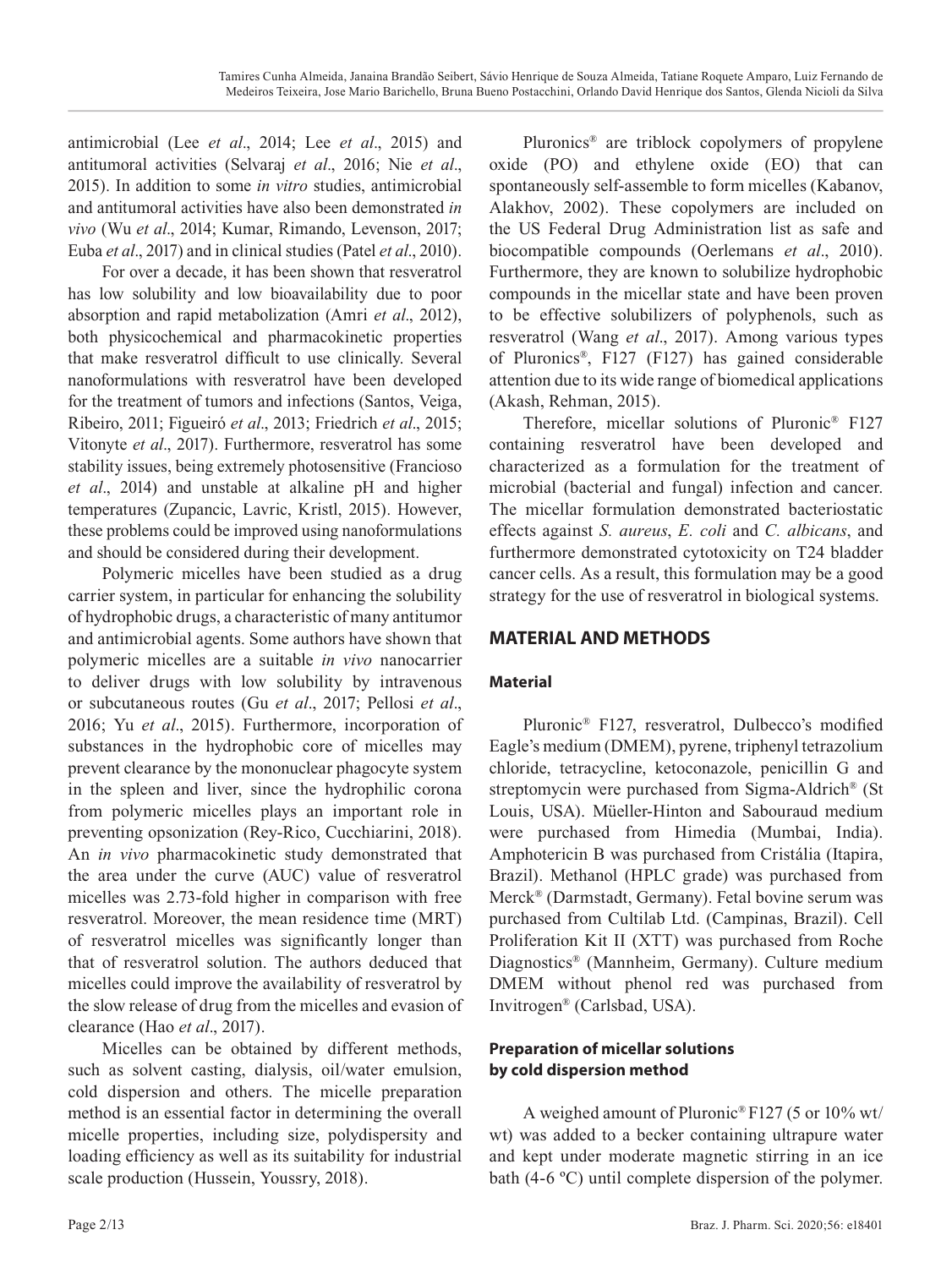The solution was kept at 10 °C for 24 hours to allow the complete dissolution of the polymer. Subsequently, the resveratrol was added and dispersed under vigorous stirring at room temperature. After preparation, all formulations were filtered on a 0.45 µm filter to eliminate the non-encapsulated resveratrol (Rijcken *et al*., 2007). The theoretical resveratrol concentration added to the micellar solutions were 500 and 5000 µM. Micelles without resveratrol were also prepared and used as controls.

## **Determination of mean size and zeta potential of the micelles**

The particle size and zeta potential values of micelles were determined with a Zetasizer (Malvern, model Zetasizer Nano series - Nano ZS) at 25°C. The mean particle size was measured based on photocorrelation spectroscopy technique and the zeta potential was determined based on electrophoretic mobility measurements (Liu *et al.,* 2017; Wang *et al.,* 2017). The experiments were conducted in triplicate.

#### **Determination of pH**

The pH measurement of the formulations was determined by the use of a pHmeter (Instrutemp model mPA201). The values were determined in triplicate.

#### **Quantification of resveratrol**

Resveratrol was quantified by HPLC/UV method as previously described (Trela, Waterhouse, 1996). The equipment used was the Waters e2695 coupled to a UV/Vis Waters 2485 detector. The UV/Vis detector was set at 306 nm. Separation was done on a C18 column (Phenomenex, Luna 5µ, 100Å, 150 x 4.6 mm) at 25 °C, using methanol and ultrapure water (50:50) as mobile phase at a flow rate of 0.8 mL/min. The injection volume was 5.0 uL and the run time for resveratrol was approximately 8 minutes. This method was used to calculated encapsulation efficiency and resveratrol *in vitro* release.

#### **Encapsulation efficiency**

The amount of resveratrol present on micelles was determined with HPLC/UV method previous described (Trela, Waterhouse, 1996). The formulation was filtrated on 0.45 µm filter to remove non-encapsulated

resveratrol and diluted on methanol/water (50:50). The encapsulation efficiency was calculated by the following equation:

resveratrol concentration on micelles Encapsulation efficiency =  $\times 100$ initial concentration of resveratrol

#### **Micellar microenvironment analysis**

Pyrene is a fluorescent probe often used to evaluate changes in the microenvironment of a micellar system (Perry *et al*., 2011). Measurements of the pyrene emission spectra were conducted in methanol, water and then in methanol with different concentrations of resveratrol. Subsequently, micelles with and without resveratrol were labeled with pyrene and the emission spectra were measured. The emission spectra were measured between the wavelengths 350-500 nm with excitation at 335 nm.

#### **Resveratrol** *in vitro* **release assay**

The *in vitro* release assay of resveratrol encapsulated at micelles was performed by dialysis membrane diffusion method at 37°C for 48 h, maintaining constant agitation in a horizontally stirred incubator (Dubnoff 304D). The donor medium was composed of 1 mL of formulation containing about 0.5 µM resveratrol, and the receptor medium was composed of phosphate buffered saline with 1% tween 80 at sink conditions (Fonseca, 2016). At pre-determined times, 1 mL of the receptor medium was collected and the same volume was replaced with fresh medium. The fraction collected was quantified directly, without dilution, with the HPLC/UV method previous described.

#### **Cytotoxicity on tumor cells**

The human urothelial carcinoma cell line T24 (from a high grade tumor) was purchased from the Cell Bank of the Federal University of Rio de Janeiro (Rio de Janeiro, Brazil). Cells were maintained in culture medium Dulbecco's Modified Eagle (DMEM) supplemented with 10% bovine fetal serum, 100 U/ml penicillin G, 100 U/ml streptomycin and 2,5 µg/mL amphotericin B in an atmosphere of  $5\%$  CO<sub>2</sub> at 37 °C.

Cytotoxicity was assessed using the Cell Proliferation Kit II (XTT, Roche®). Briefly, 1×104 T24 cells were seeded into 96-well culture plates. After 24 hours, the cells were treated with different concentrations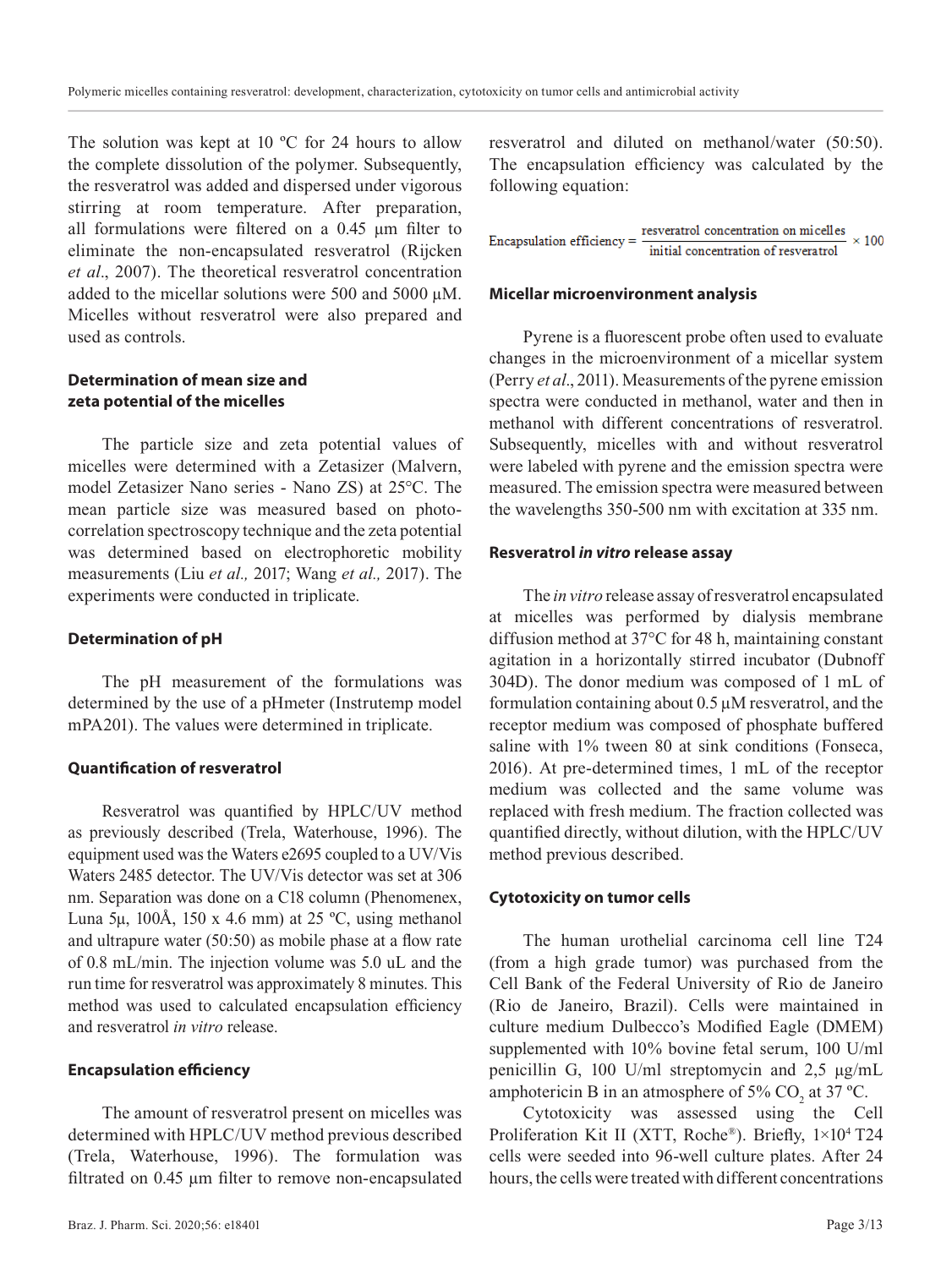of the micellar solutions containing resveratrol (50, 100, 150, 200 and 250 µM) or with free resveratrol during 24 hours. The concentrations and the time of treatment were defined based on the study conducted by Bai *et al.* (2009). Cells treated with micellar solutions without resveratrol were used as controls. 24 hours after incubation, the cells were washed with Hank's solution (0.4 g KCl,  $0.06$ g $\mathrm{KH_{2}PO_{4}},$ <br/> $0.04$ g $\mathrm{Na_{2}HPO_{4}},$   $0.35$ g $\mathrm{NaHCO_{3}},$ <br/> $1$ gglucose and 8 g NaCl in 1 L·H<sub>2</sub>O). After washing, 12 uL of XTT test solution (1 mL XTT labeling solution/20 uL of electron-coupling reagent) were added to each well, and the absorbance was measured at 492 and 690 nm after 90 minutes. Absorbance results are proportional to the percentage of viable cells. Tests were conducted in triplicate. The results of absorbance were analyzed by One-way analysis of variance (ANOVA) with post hoc Tukey test using the software GraphPad Prism 6.0. A value of  $p < 0.05$  was considered statistically significant.

# **Antimicrobial activity**

*In vitro* assays were performed using three microorganisms, representing respectively each main microbial class (gram positive and gram negative bacteria and pathogenic yeast): *Staphylococcus aureus*  (ATCC 25923); *Escherichia coli* (ATCC 25922) and *Candida albicans* (ATCC 14408). Bacteria were cultivated in Müeller-Hinton medium by 24 h at 37 °C and yeast was cultivated in Sabouraud medium by 48 h at 37 °C. All inoculums were prepared by using direct colony suspension method in saline (0.9% NaCl) with colonies selected from a 24 h or 48 h agar plate, before each assay. The suspension was adjusted to achieve a turbidity equivalent to the 0.5 McFarland standard (1 x 108 CFU/mL). Antimicrobial effect of resveratrol and its formulations were evaluated by the microdilution method (CLSI, 2012). In 96-well plates, serial dilutions of 1:2 were made to obtain the same concentration (from 250 to 0.12  $\mu$ M) of resveratrol for both free and formulations. The inoculums  $(1 \times 10^8 \text{ CFU/mL})$  were diluted 1:100 in Müeller-Hinton broth and were added in each well to obtain a final assay with  $5 \times 10^5$  CFU/ mL (CLSI, 2012). For negative control only Müeller-Hinton broth and inoculum were added. Tetracycline (100.0 µg/mL) or Ketoconazole (100.0 µg/mL) were used as positive control for bacteria or yeast, respectively. Formulation without resveratrol was used as formulation control and the control of the broth was made without inoculum. The plates were incubated for 24 h or 48 h,

for bacteria or yeast, respectively at 37°C. After the incubation, triphenyl tetrazolium chloride TTC (0.25 mg/mL) were added and the plates were again incubated for three hours. Since resveratrol is an antioxidant agent and the TTC is a redox indicator, we used a control with resveratrol and TTC (without microorganism) to ensure no interference from the compound influenced the results. The absorbance at 650 nm was determined in an ELISA plate reader (Molecular Devices®). The results of absorbance were analyzed by One-way analysis of variance (ANOVA) with post hoc Tukey test using the software GraphPad Prism 6.0. A value of  $p < 0.05$  was considered statistically significant.

# **RESULTS AND DISCUSSION**

Many studies have demonstrated *in vitro* antimicrobial and cytotoxic properties of resveratrol (Nie *et al*., 2015; Selvaraj *et al*., 2016; Ji *et al*., 2015; Taylor *et al*., 2014; Hwang, Lim, 2015). However, there are no reports in the literature on the activity of resveratrol micellar systems against bacteria and yeast. Similarly, there are very few studies about polymeric micelles containing resveratrol for cancer treatment (Hao *et al*., 2017), and none about this type of formulation's effect on bladder cancer cells.

Several approaches have been investigated for Pluronic® F127 micelle preparation. Direct dissolution is a method that involves dissolving both the polymer and the drug in an aqueous solvent. Another strategy, implying the use of organic solvents, is relevant when both the copolymer and the drug are not readily soluble in water. The copolymer and the drug are dissolved in a common solvent which is then removed, usually by evaporation (Bodratti, Alexandridis, 2018). In this study, the micelles were prepared by using cold dispersion, because it is preferred when the polymeric materials are only moderately hydrophobic in nature (Bodratti, Alexandridis, 2018), as is the case with Pluronics<sup>®</sup> Furthermore there is no risk of residual organic solvent. This is an advantage of our formulation compared to that previously described by Hao *et al.* (2017), since those authors used a method with organic solvent.

Polymeric micelles have a critical micelle concentration (CMC) that is the lowest concentration limit for polymers to produce a micelle (Owen, Chan, Shoichet, 2012). When diluted below CMC, polymer micelles are gradually disintegrated into unimers and this can affect the solubilizing efficacy of the formulation.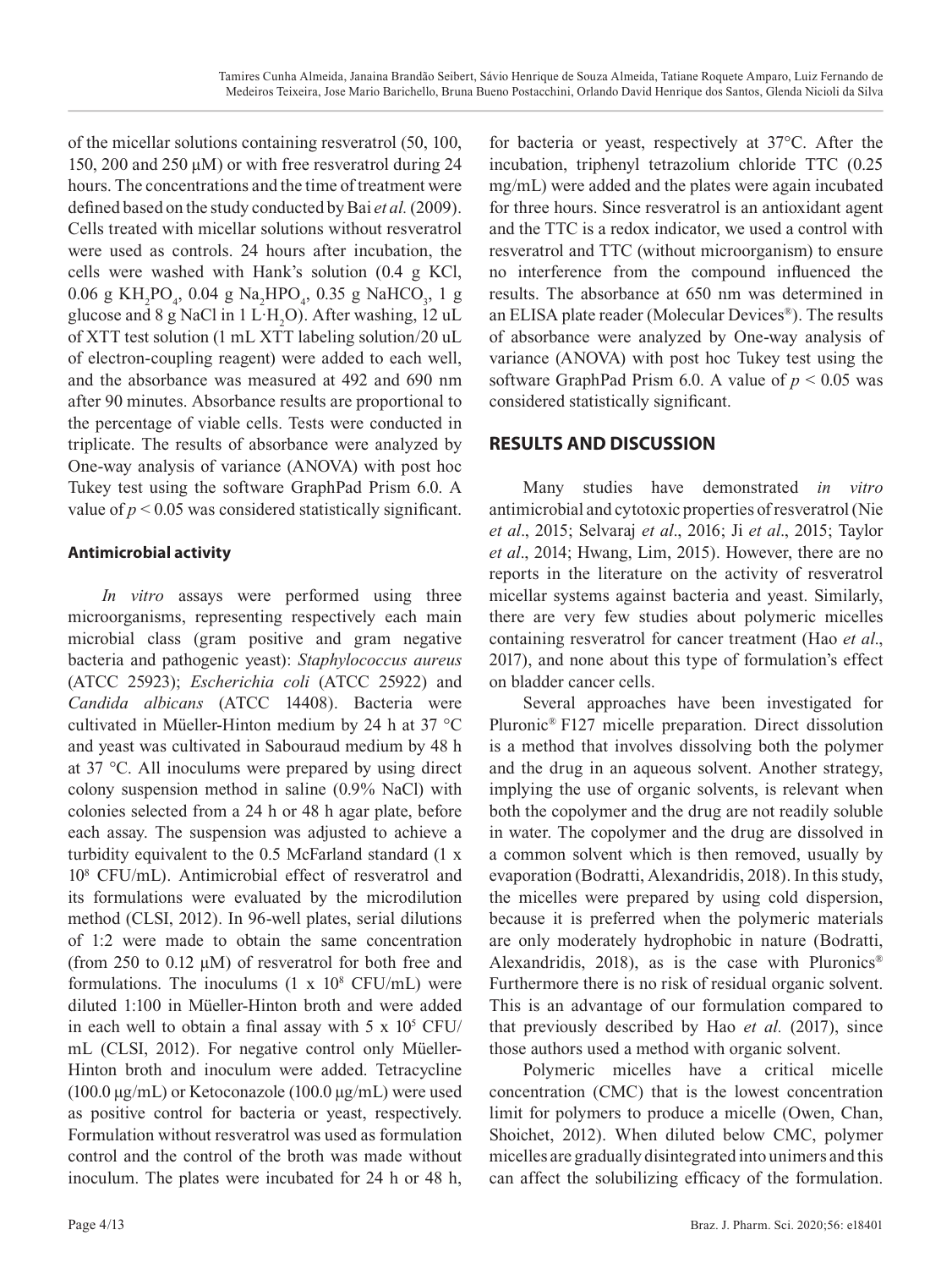For this reason, we chose to use quantities of F127 (5 and 10% w/w) that even after dilutions have concentrations higher than its CMC (2.8  $\mu$ M) (Stammet *et al.*, 2010). The composition of each formulation is shown in Table I. Additionally, F127 has the characteristic of forming hydrogels at high concentrations ( $>$  20% w/w) (Giuliano *et al*., 2018), which was avoided.

The ability of the polymeric micelles to increase the aqueous solubility of drugs is due to their hydrophobic core that provides a suitable microenvironment to accommodate hydrophobic substances (Alvarez-Lorenzo, Sosnik, Concheiro, 2011). In this way, the solubility of resveratrol in F127 micellar solutions (5000 µM) was about 30 times higher than its solubility in pure water, which is about 131 µM (Liu, Jiang, Han, 2012), probably due to the incorporation of the drug into the core of the micelles.

The mean diameter, zeta potential and pH value of each formulation are summarized in Table I and the size distribution is shown in Figure 1. The size of micelles is a very important parameter for drug delivery efficacy. The size variation, inside the nanoscale range, affects the blood circulation time and the bioavailability of the encapsulated drug (Kabanov *et al*., 2002). Considering several variants, such as renal clearance, penetration of small capillaries, capture by the phagocyte system and circulation time, the preferred size range for drug delivery using nanoscale particles is from 10 to 100 nm (Kabanov, Alakhov, 2002), as with those observed for the formulations MS-5+RES-2 and MS-10+RES-3. Furthermore, all formulations containing resveratrol could be classified as monodisperse  $(PI \leq 0.3)$ , while the formulations without resveratrol were polidisperse (PI > 0.3) (Gaumet *et al*., 2008).

The micelles containing resveratrol exhibited a larger size than the micelles without resveratrol, indicative that the F127 micelles encapsulated the compound. Interestingly, the size increase was not directly proportional to the amount of resveratrol added, that is, MS-10+RES-1 containing  $500 \mu$ M of resveratrol is larger than MS-5+RES-2 and MS-10+RES-3 containing 5000 µM of resveratrol. We suggest that this effect occurred due to the aggregation of two or more micelles, since the formulation MS-10+RES-1 showed the lowest value, per module, of zeta potential (Varshosaz *et al*., 2018; Varshosaz *et al*., 2014) and greater zeta potential values (> 30 mV, per module) are required to stabilize nanoparticles effectively by electric repulsion in liquid medium (Clogston, Patri, 2011).

Although the long-term stability of the micelles has not been evaluated, we suggest that they can be lyophilized to maintain their characteristics. Pepić *et al*. (2014) showed that the lyophilizing process of Pluronic<sup>®</sup> F127/L121 mixed micelles resulted in a reconstituted product with mostly similar hydrodynamic diameter and polydispersity index values to the fresh micelle formulation (Pepić *et al*., 2014).

Table II shows the results of resveratrol quantified in the formulations. The formulations showed between 95.9 and 96.8% encapsulation efficiency. Li *et al.* also showed high encapsulation rates when preparing mixed micelles (F127 and another Pluronic®) containing resveratrol using the thin-film hydration method (Li *et al*., 2015). It was not possible to determinate the encapsulation efficiency of MS-5+RES-2 due to instability of the formulation one week after preparation.

| <b>TABLE I</b> - Composition of micellar formulations, mean particle size, polydispersion index (PI), zeta potential and pH (mean $\pm$ SD) |  |  |  |  |  |
|---------------------------------------------------------------------------------------------------------------------------------------------|--|--|--|--|--|
|---------------------------------------------------------------------------------------------------------------------------------------------|--|--|--|--|--|

| <b>Formulation</b> | <b>RES</b> concentration<br>$(\mu M)$ | $\frac{6}{6}$<br>F <sub>127</sub> | Mean particle size<br>(nm) | PI              | Zeta potencial<br>(mV) | pH              |
|--------------------|---------------------------------------|-----------------------------------|----------------------------|-----------------|------------------------|-----------------|
| $MS-10+RES-1$      | 500                                   | 10                                | $209.70 \pm 81.71$         | $0.26 \pm 0.03$ | $-15.71 \pm 0.51$      | $6.59 \pm 0.03$ |
| $MS-5+RES-2$       | 5000                                  | 5                                 | $25.67 \pm 3.96$           | $0.30 \pm 0.03$ | $-22.80 \pm 6.68$      | $6.68 \pm 0.03$ |
| $MS-10+RES-3$      | 5000                                  | 10                                | $28.32 \pm 3.24$           | $0.33 \pm 0.15$ | $-29.20 \pm 0.32$      | $6.62 \pm 0.05$ |
| $MS-5$             |                                       | 5                                 | $6.30 \pm 3.19$            | $0.69 \pm 0.38$ | $-12.30 \pm 6.17$      | $6.76 \pm 0.03$ |
| $MS-10$            |                                       | 10                                | $5.30 \pm 0.07$            | $0.42 \pm 0.03$ | $-11.20 \pm 5.14$      | $6.76 \pm 0.02$ |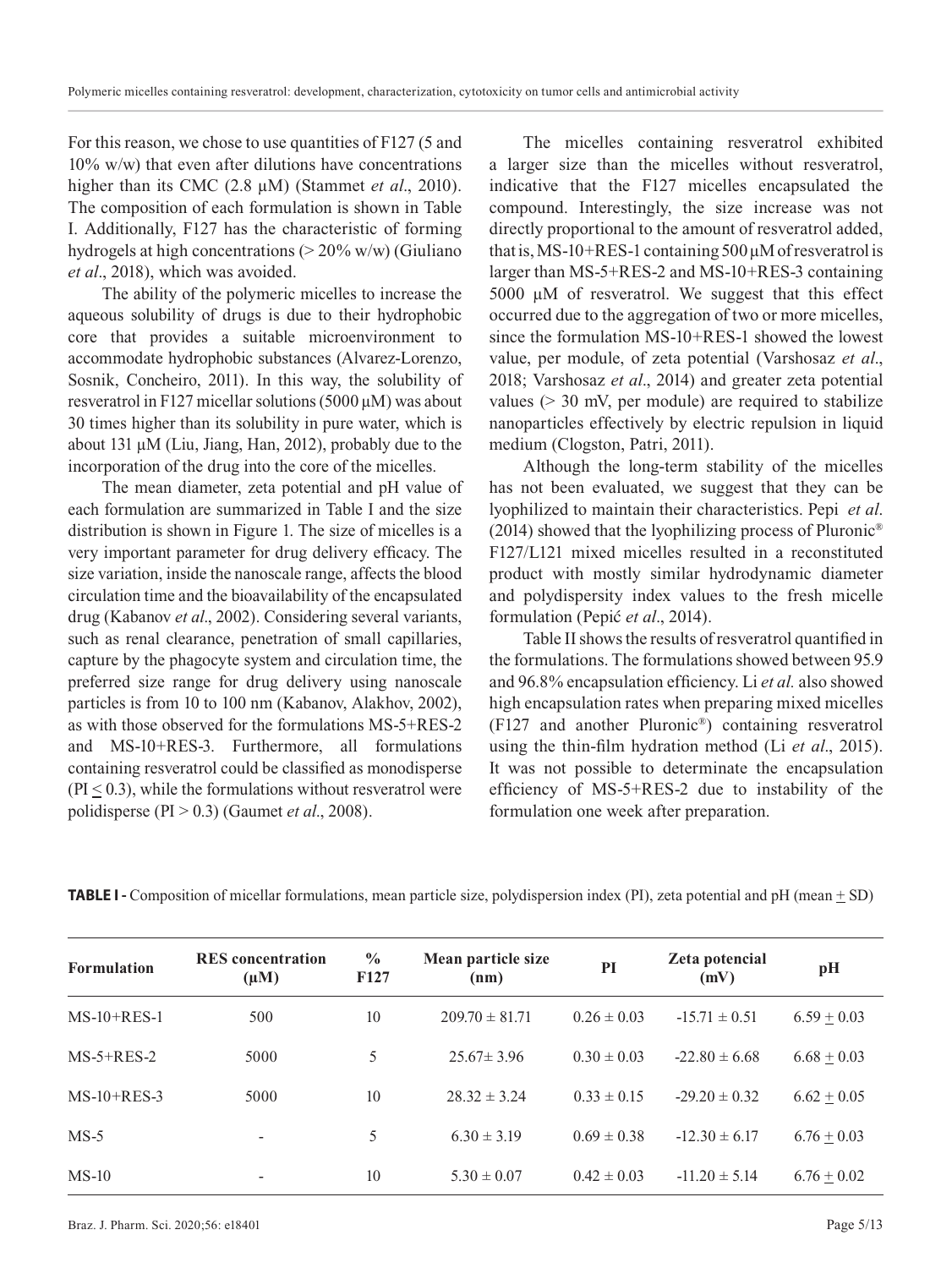

Tamires Cunha Almeida, Janaina Brandão Seibert, Sávio Henrique de Souza Almeida, Tatiane Roquete Amparo, Luiz Fernando de Medeiros Teixeira, Jose Mario Barichello, Bruna Bueno Postacchini, Orlando David Henrique dos Santos, Glenda Nicioli da Silva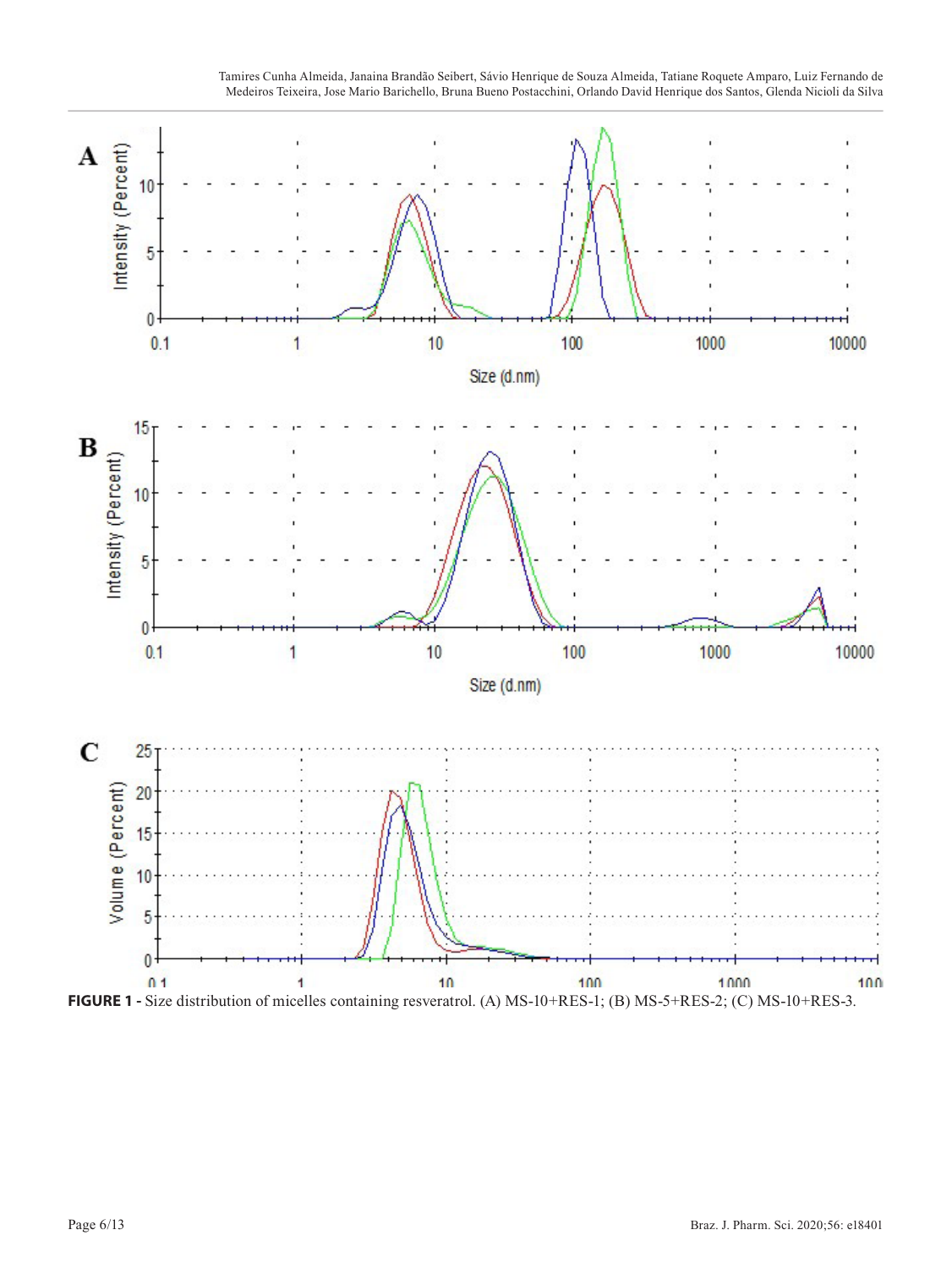| <b>Formulation</b> | <b>RES</b> initial<br>concentration $(\mu M)$ | <b>RES</b> initial<br>mass(mg) | <b>RES</b> final<br>concentration $(\mu M)$ | <b>RES</b> final<br>mass(mg) | <b>Encapsulation</b><br>efficiency $(\% )$ |
|--------------------|-----------------------------------------------|--------------------------------|---------------------------------------------|------------------------------|--------------------------------------------|
| $MS-10+RES-1$      | 500                                           | 1.41                           | 484.10                                      | 1.36                         | 96.82                                      |
| $MS-5+RES-2$       | 5000                                          | 11.41                          | $\overline{\phantom{0}}$                    | $\overline{\phantom{a}}$     | $\overline{\phantom{a}}$                   |
| $MS-10+RES-3$      | 5000                                          | 11.41                          | 4795.00                                     | 10.94                        | 95.90                                      |

#### **TABLE II - Encapsulation efficiency**

RES: resveratrol; F127: Pluronic® F127; MS-10+RES-1: 10% F127 and 500 µM RES; MS-5+RES-2: 5% F127 and 5000 µM RES; MS-10+RES-3: 10% F127 and 5000 µM RES.

MS-10+RES-3 was chosen for evaluation of its antimicrobial and antitumoral activities, based on mean particle size, polydispersion index, zeta potential and encapsulation efficiency. Further characterization of the MS-10+RES-3 formulation was performed.

The results of micellar microenvironment analysis using fluorescence are shown in Figure 2. Changes in the microenvironment of micellar systems could affect the pyrene emission bands (Perry *et al*., 2011). The absorption bands of the MS-10 labeled with pyrene are very similar to the pyrene bands in methanol, showing the environment in which the pyrene is in micelles is more similar to methanol than to water. In this way, it can be confirmed that the probe has the ability to enter into the micelle. When the formulation MS-10+RES-3 was analyzed (Figure 2-B), a quenching effect was observed, that is, resveratrol promotes the decrease of pyrene fluorescence. Figure 2-B shows the gradual suppression of pyrene fluorescence in the presence of different concentrations of resveratrol. These data confirm that the F127 micelles encapsulated resveratrol.

While the F127 micellization process is strongly influenced by temperature (Dumortier *et al*., 2006), the *in vitro* release assay was conducted at 37 ºC, the same temperature at which the biological activities were carried out. As presented in Figure 3, there was a very low release of resveratrol from the formulation MS-10+RES-3. In 24 hours, only 0.45% of the resveratrol encapsulated in the micelles was released and in 48 hours, only 0.91%. Although the *in vitro* release method used has already been described (Fonseca, 2016), it is possible that degradation of resveratrol occurs during the process due to pH (Zupancic, Lavric, Kristl, 2015). However, we suggest that the degradation was not the cause of the low concentration of resveratrol detected, since no different peaks were detected in the chromatogram. The release of hydrophobic drugs from structured nanoparticles in the form of core-corona is very dependent on the hydrophobic properties of the nucleus (Liu, Xiao, Allen, 2004). In the case of micelles formed by copolymers, the release rate is strongly influenced by the interaction forces occurring between the drug and the nucleus of the micelles (Allen *et al*., 2000). Therefore, the high encapsulation rates, which were achieved possibly by the strong interaction between resveratrol and the nucleus of F127 micelles, corroborates the low *in vitro* release for MS-10+RES-3 formulation.

The cytotoxic effects of MS-10+RES-3 on bladder cancer cells was evaluated. As presented in Figure 4, cytotoxicity was observed in the T24 cell line after treatment with MS-10+RES-3 and free resveratrol (150, 200 and 250  $\mu$ M). Furthermore, the IC<sub>50</sub> for MS-10+RES-3 (151.5)  $\mu$ M) was lower than the IC<sub>50</sub> for free resveratrol (178.73)  $\mu$ M). Thus, we can affirm that the micellar formulation was able to preserve and improve the cytotoxic activity of resveratrol. Studies have showed that polymeric micelles based on Pluronics® can undergo internalization in cells and the general mechanism for absorption is endocytosis (Dehghankelishadi *et al*., 2017). On the other hand, some experiments indicate that encapsulated compounds may be released from the micelle and enter cells separately (Chen *et al*., 2008). Based on these findings and the *in vitro* release results, which showed low release of resveratrol during the same period used for the treatment of tumor cells, we suggest that the significant reduction of viability in the T24 cells was due to the internalization of the micelles by these cells.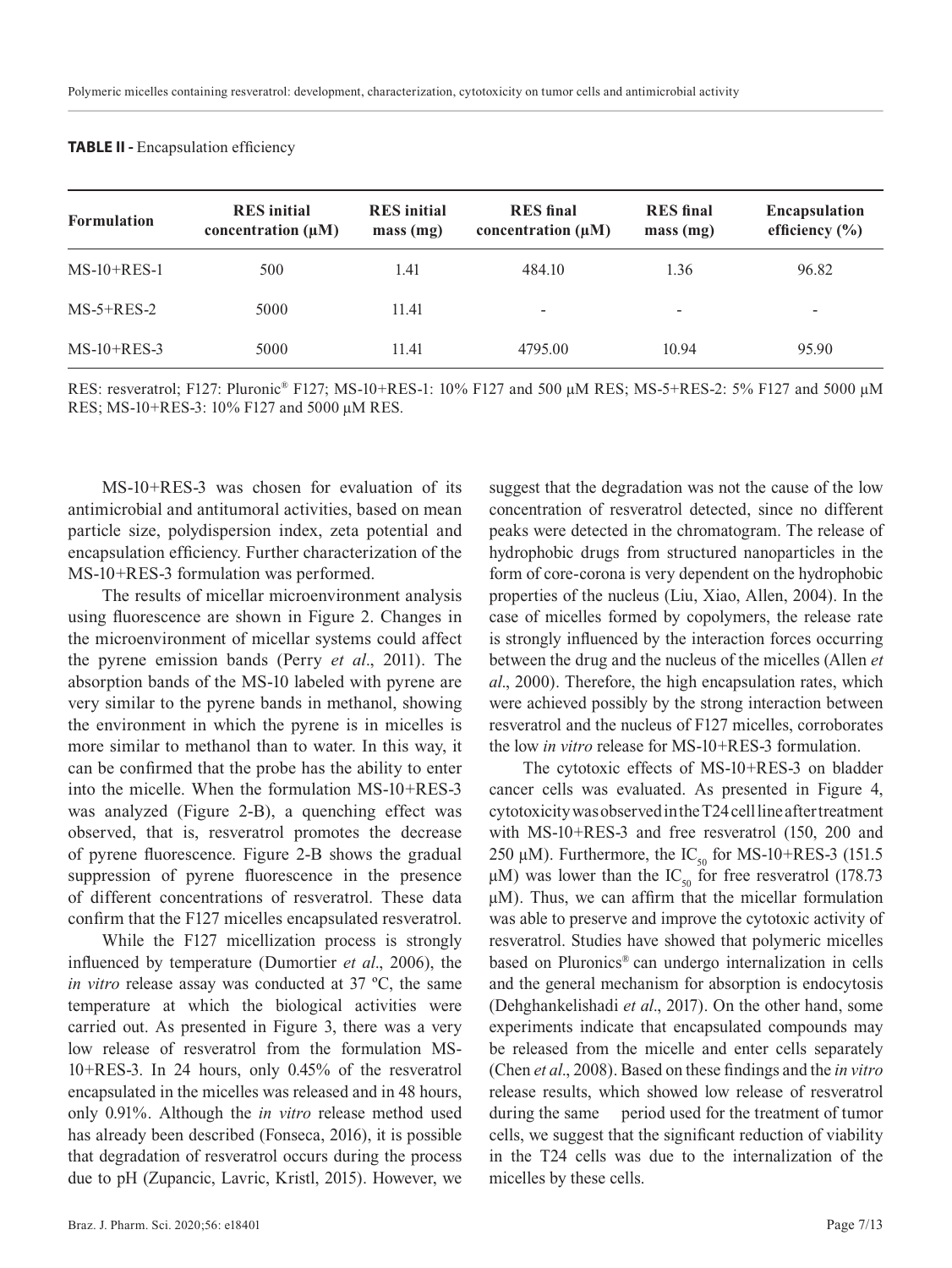The results of antimicrobial activity are shown in Figure 5. For *S. aureus,* MS-10+RES-3 and free resveratrol were able to reduce the number of viable microorganisms at all tested concentrations, however, the activity of MS-10+RES-3 was higher than free resveratrol (p < 0.05 for all tested concentrations). For *E. coli*, MS-10+RES-3 and free resveratrol reduced the number of viable microorganisms at  $62.5 \mu M$ and 7.81 µM, respectively. For *C. albicans*, only the highest concentration of free resveratrol and MS- $10+RES-3$  (250  $\mu$ M) reduced the number of viable microorganisms.



**FIGURE 2 -** Micellar microenvironment analysis using pyrene as a fluorescent probe. (A) Pyrene emission spectra in water, methanol and inside the micelles. (B) Pyrene emission spectra in presence of resveratrol and inside the formulation MS-10+RES-3.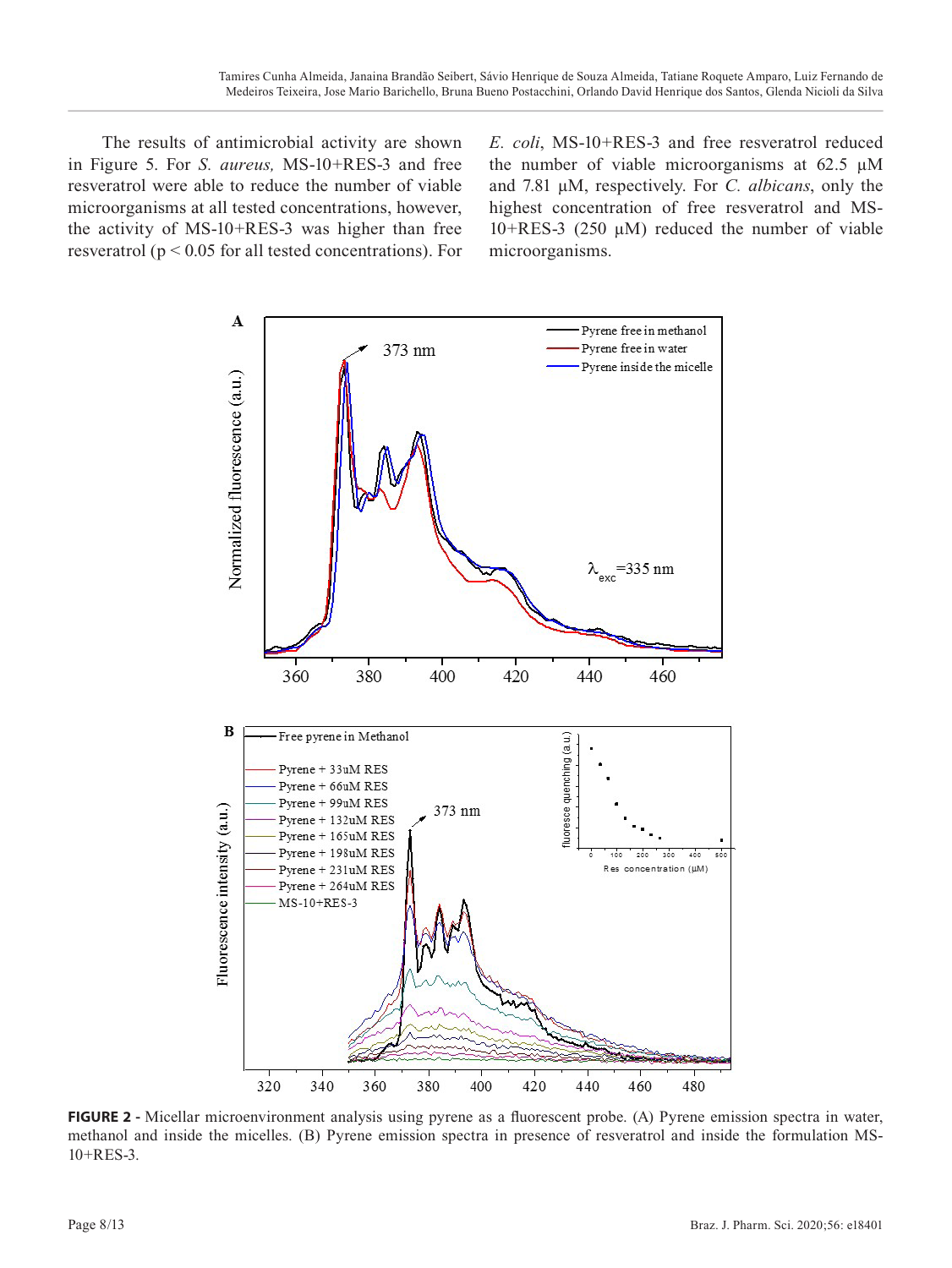

**FIGURE 3** - Release of resveratrol from MS-10+RES-3 formulation. Each point represents the mean values  $\pm$  standard deviation obtained from three experiments.



**FIGURE 4 -** Percentage of viable T24 cells (logarithmic scale) after treatment with free RES and formulation MS-10+RES-3 (10% F127 and 5000  $\mu$ M). \* p < 0.05 in relation to control without treatment with resveratrol. Each point represents the mean values ± standard deviation obtained from three experiments.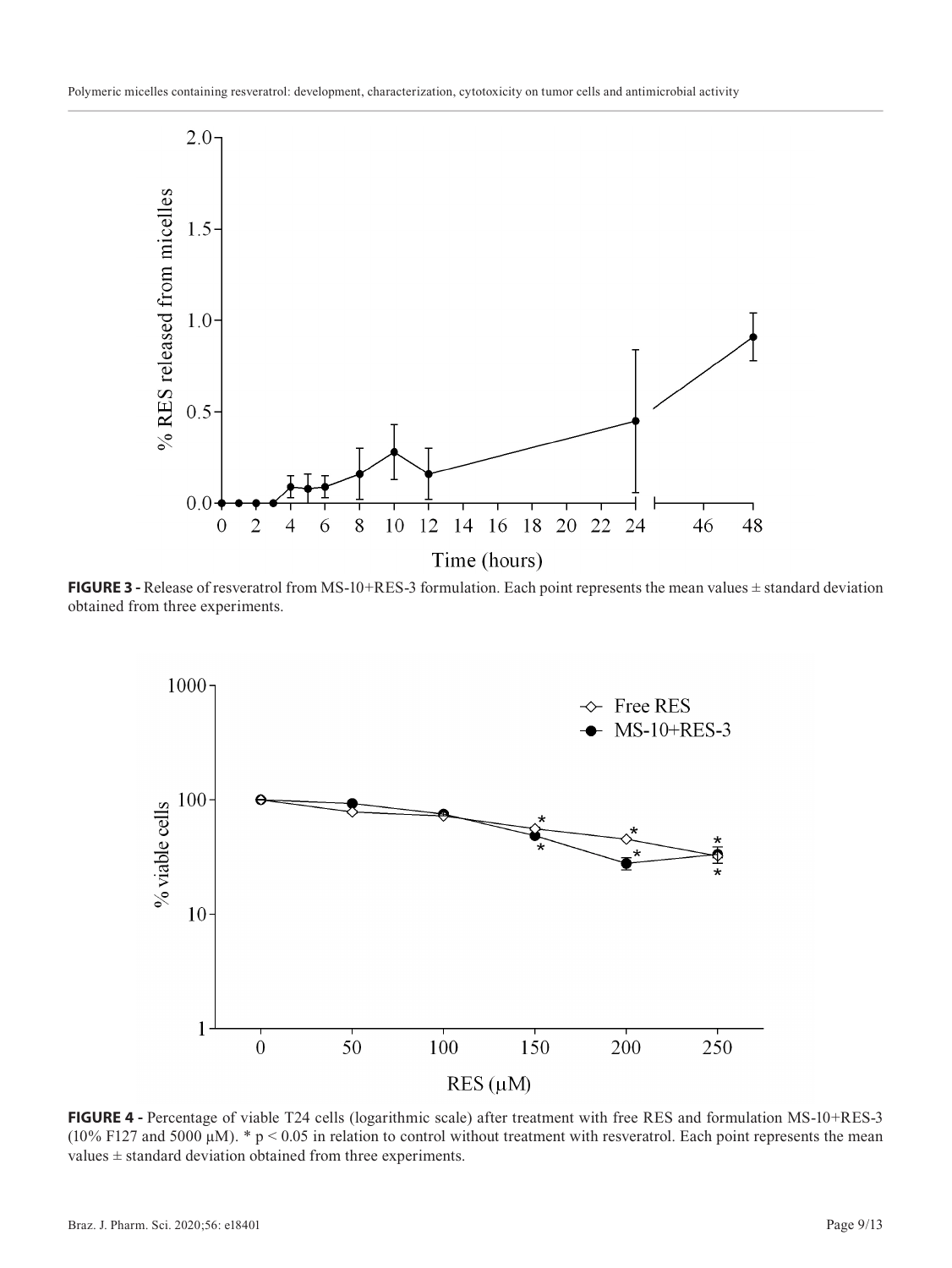

**FIGURE 5 -** Percentage of viable *S. aureus* (A), *E. coli* (B) and *C. albicans* (C) (logarithmic scale) after treatment with free resveratrol and formulation MS-10+RES-3 (10% F127 and 5000  $\mu$ M). \* p < 0.05 in relation to control without treatment with resveratrol.  $+ p < 0.05$  in relation to free resveratrol. Each point represents the mean values  $\pm$  standard deviation obtained from three experiments.

Lower concentrations of free and formulated resveratrol inhibited viability of *S. aureus* (0.12 µM) compared to *E. coli* (7.81 µM and 62.5 µM, respectively) and *C. albicans* (250  $\mu$ M). Most of the cell wall of gram positive bacteria consists only of a peptidoglycan layer and it can be easily penetrated (Rajagopal, Walker, 2017). The cell wall structure of gram negative bacteria is characterized by an outer membrane constituted essentially of lipopolysaccharides, which confers increased resistance (Rojas *et al.,* 2018). The main component of the cell wall of the yeast is chitin and ergosterol that modulate the fluidity of the membrane and prevent its alterations (Thevissen *et al*., 2003). Thus, generally, drugs have better effect against the gram positive bacteria.

The formulation MS-10+RES-3 showed a significant improvement in the antimicrobial activity of resveratrol against *S. aureus*, but not the other microorganisms tested, in which it was only able to retain the same activity. This finding could be due to differences in their cell membrane constituents and structure that provide different types of interaction of resveratrol compared to the formulation (Glisoni, Sosnik, 2014). Despite the fact that the MS-10+RES-3 formulation does not show a statistical increase of antimicrobial activity for all tested microorganisms, it is still an alternative for resveratrol use. Nanostructured systems provide antimicrobial advantages such as overcoming physical barriers and reaching difficult sites of action (Purro *et al.,* 2018). In relation to its use in tumor cell treatment, besides the increase in cytotoxic activity, with reduction of the  $IC_{50}$ , this kind of formulation is able to facilitate the delivery of drugs to cancer cells through the effect of increased permeability and retention (Biswas *et al*., 2016). Furthermore, some micellar formulations have already been moved to clinical trials (Lee *et al*., 2008; Valle *et al*., 2010), showing that they are potential formulations for clinical practice.

To our knowledge, this is the first study that evaluated the antimicrobial potential and cytotoxicity on bladder cancer cells of micellar formulations containing resveratrol, suggesting that converting this activity to nano-scale particles can feasibly improve its use, since we showed enhancement of the solubility of resveratrol and adequate parameters of size, PI and zeta potential. Furthermore, this study demonstrated the preservation of biological activities from resveratrol after its encapsulation in micellar systems. As suggested by other authors (Gu *et al*., 2017; Pellosi *et al*., 2016; Yu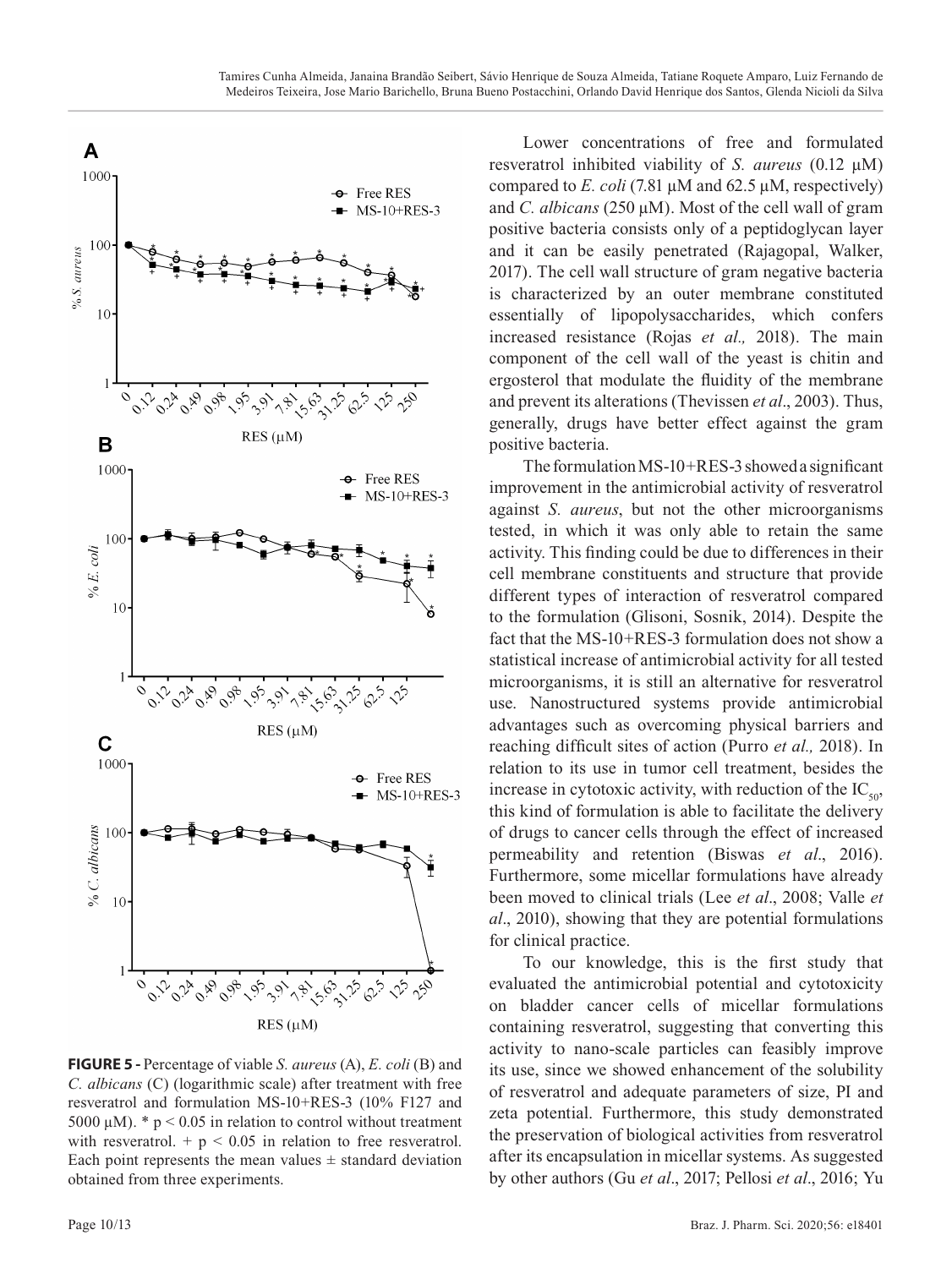*et al*., 2015), our micellar formulation could be applied by intravenous or subcutaneous routes.

### **CONCLUSION**

We used a simple and rapid method, without the use of organic solvents, for improving the solubility of resveratrol while maintaining its bacteriostatic and cytotoxic activities. These results showed that micellar nanostructures could ensure the maintenance of the biological activity of resveratrol, besides favoring its applicability in biological systems and clinical practices.

## **ACKNOWLEDGEMENTS**

This study was supported by Fundação de Amparo à Pesquisa do Estado de Minas Gerais (CBB-APQ-01497-14 and PPM-00282-11), Conselho Nacional de Desenvolvimento Científico e Tecnológico (CNPq-441836/2014-3) and Universidade Federal de Ouro Preto (23109.003517/2018-85). Thanks to Global Science Editing Ltd. for English language correction.

#### **REFERENCES**

Akash MS, Rehman K. Recent progress in biomedical applications of Pluronic (PF127): Pharmaceutical perspectives. J Control Release. 2015;209:120-38.

Allen C, Han J, Yu Y, Maysinger D, Eisenberg A. Polycaprolactone-b-poly (ethylene oxide) copolymer micelles as a delivery vehicle for dihydrotestosterone. J Control Release. 2000;63(3):275-286.

Alvarez-Lorenzo C, Sosnik A, Concheiro A. PEO-PPO block copolymers for passive micellar targeting and overcoming multidrug resistance in cancer therapy. Curr Drug Targets. 2011;12(8):1112-1130.

Amri A, Chaumeil JC, Sfar S, Charrueau C. Administration of resveratrol: What formulation solutions to bioavailability limitations? J Control Release. 2012;158(2):182-193.

Bai Y, Mao QQ, Qin J, Zheng XY, Wang YB, Yang K, et al. Resveratrol induces apoptosis and cell cycle arrest of human T24 bladder cancer cells *in vitro* and inhibits tumor growth *in vivo*. Cancer Sci. 2009;101(2):488-93.

Biswas S, Kumari P, Lakhani PM, Ghosh B. Recent advances in polymeric micelles for anti-cancer drug delivery. Eur J Pharm Sci. 2016;83:184-202.

Bodratti AM, Alexandridis P. Formulation of poloxamers for drug delivery. J Funct Biomater. 2018;9(1):1-24.

Chen H, Kim S, Li L, Wang S, Park K, Cheng J. Release of hydrophobic molecules from polymer micelles into cell membranes revealed by Förster resonance energy transfer imaging. Proc Natl Acad Sci-Biol. 2008;105(18):6596-6601.

Clinical and Laboratory Standards Institute (CLSI). Methods for Dilution Antimicrobial Susceptibility Tests for Bacteria That Grow Aerobically: Approved Standard. 2<sup>th</sup> ed. 2012;32:1-88.

Clogston JD, Patri AK. Zeta potential measurement. In: Characterization of nanoparticles intended for drug delivery. Human Press; 2011; p.63-70.

Dehghankelishadi P, Saadat E, Ravar F, Safavi M, Pordeli M, Gholami M, et al. *In vitro* and *in vivo* evaluation of paclitaxellapatinib-loaded F127 pluronic micelles. Drug Dev Ind Pharm. 2017;43(3):390-398.

Dumortier G, Grossiord JL, Agnely F, Chaumeil JC. A review of poloxamer 407 pharmaceutical and pharmacological characteristics. Pharm Res. 2006;23(12):2709-2728.

Euba B, López-López N, Rodríguez-Arce I, Fernández-Calvet A, Barberán M, Caturla N, et al. Resveratrol therapeutics combines both antimicrobial and immunomodulatory properties against respiratory infection by nontypeable *Haemophilus influenzae*. Sci Rep. 2017;7:12860.

Figueiró F, Bernardi A, Frozza RL, Terroso T, Zanotto-Filho A, Jandrey EH, et al. Resveratrol-loaded lipid-core nanocapsules treatment reduces *in vitro* and *in vivo* glioma growth. J Biomed Nanotechnol. 2013;9(3):516-526.

Fonseca DP. Obtenção, caracterização e avaliação das atividades antioxidante e antitumoral *in vitro* de nanopartículas de albumina contendo resveratrol [dissertation]. Universidade Estadual do Centro-Oeste; 2016.

Francioso A, Mastromarino P, Masci A, d'Erme M, Mosca L. Chemistry, stability and bioavailability of resveratrol. Med Chem. 2014;10(3):237-245.

Friedrich RB, Kann B, Coradini K, Offerhaus HL, Beck RC, Windbergs M. Skin penetration behavior of lipid-core nanocapsules for simultaneous delivery of resveratrol and curcumin. Eur J Pharm Sci. 2015;12:204-213.

Gaumet M, Vargas A, Gurny R, Delie F. Nanoparticles for drug delivery: the need for precision in reporting particle size parameters. Eur J Pharm Biopharm. 2008;69(1):1-9.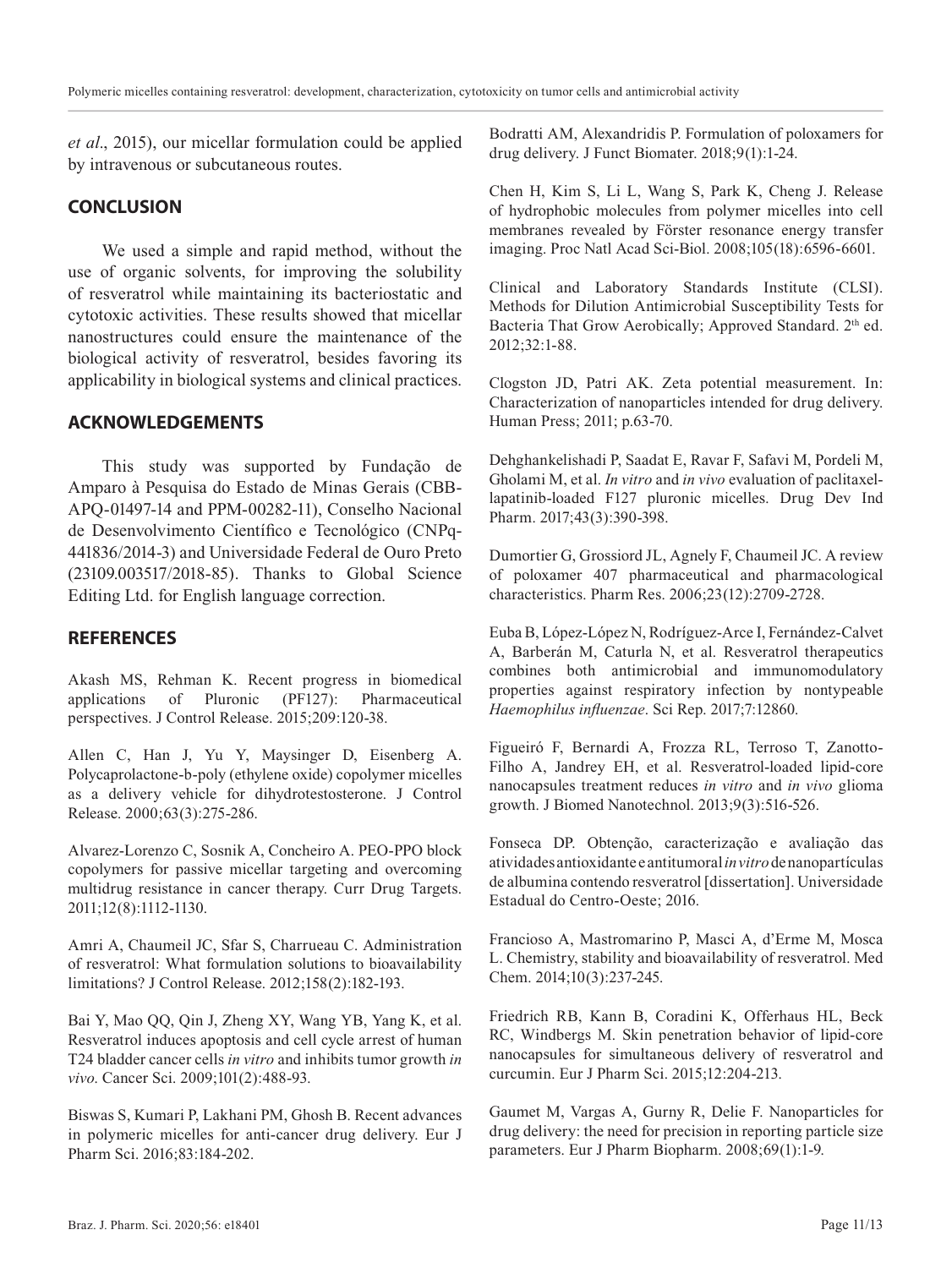Giuliano E, Paolino D, Fresta M, Cosco D. Mucosal applications of poloxamer 407-based hydrogels: an overview. Pharmaceutics. 2018;10(3):pii:E159.

Glisoni RJ, Sosnik A. Encapsulation of the antimicrobial and immunomodulator agent nitazoxanide within polymeric micelles. J Nanosci Nanotechnol. 2014;14(6):4670-82.

Gu W, Chen J, Patra P, Yang X, Gu Q, Wei L, et al. Nanoformulated water-soluble paclitaxel to enhance drug efficacy and reduce hemolysis side effect. J Biomater Appl. 2017;32(1):66-73.

Hao J, Tong T, Jin K, Zhuang Q, Han T, Bi Y, et al. Folic acid-functionalized drug delivery platform of resveratrol based on Pluronic 127/D-α-tocopheryl polyethylene glycol 1000 succinate mixed micelles. Int J Nanomedicine. 2017;12:2279-2292.

Hussein YHA, Youssry M. Polymeric Micelles of biodegradable diblock copolymers: enhanced encapsulation of hydrophobic drugs. Materials. 2018;11(5):E688.

Hwang D, Lim Y. Resveratrol antibacterial activity against *Escherichia coli* is mediated by Z-ring formation inhibition via suppression of FtsZ expression. Sci Rep. 2015;5:10029.

Ji Q, Liu X, Han Z, Zhou L, Sui H, Yan L, et al. Resveratrol suppresses epithelial-to-mesenchymal transition in colorectal cancer through TGF-β1/Smads signaling pathway mediated Snail/E-cadherin expression. BMC Cancer. 2015;15:97.

Kabanov AV, Alakhov VY. Pluronic® block copolymers in drug delivery: from micellar nanocontainers to biological response modifiers. Crit Rev Ther Drug. 2002;19(1):1-73.

Kabanov AV, Batrakova EV, Alakhov VY. Pluronic block copolymers as novel polymer therapeutics for drug and gene delivery. J Control Release. 2002;82(2-3):189-212.

Kumar A, Rimando AM, Levenson AS. Resveratrol and pterostilbene as a microRNA-mediated chemopreventive and therapeutic strategy in prostate cancer. Ann N Y Acad Sci. 2017;1403(1):15-26.

Lee J, Lee DG. Novel antifungal mechanism of resveratrol: apoptosis inducer in *Candida albicans*. Curr Microbiol. 2015;70(3):383-389.

Lee K, Lee JH, Ryu SY, Cho MH, Lee J. Stilbenes reduce *Staphylococcus aureus* hemolysis, biofilm formation and virulence. Foodborne Pathog Dis. 2014;11(9):710-717.

Lee KS, Chung HC, Im SA, Park YH, Kim CS, Kim SB, et al. Multicenter phase II trial of Genexol-PM, a Cremophorfree, polymeric micelle formulation of paclitaxel, in patients

with metastatic breast cancer. Breast Cancer Res Tr. 2008;108(2):241-250.

Li JF, Gao MY, Wang HM, Liu QY, Mao SR. Optimization and *in vitro* characterization of resveratrol-loaded poloxamer 403/407 mixed micelles. Yao Xue Xue Bao. 2015;50(8): 1045-1051.

Liu J, Xiao Y, Allen C. Polymer-drug compatibility: a guide to the development of delivery systems for the anticancer agent, ellipticine. J Pharm Sci. 2004;93(1):132-43.

Liu X, Jiang Z, Han J. Increasing solubility of poorly water soluble drug resveratrol by surfactants and cyclodextrins. Adv Mat Res. 2012;418-420:2231-2234.

Liu Y, Fu S, Lin L, Cao Y, Xie X, Yu H, et al. Redoxsensitive Pluronic F127-tocopherol micelles: synthesis, characterization, and cytotoxicity evaluation. Int J Nanomedicine. 2017;12:2635-2644.

Nie P, Hu W, Zhang T, Yang Y, Hou B, Zou Z. Synergistic induction of erlotinib-mediated apoptosis by resveratrol in human non-small-cell lung cancer cells by down-regulating survivin and up-regulating PUMA. Cell Physiol Biochem. 2015;35(6):2255-2257.

Oerlemans C, Bult W, Bos M, Storm G, Nijsen JF, Hennink WE. Polymeric micelles in anticancer therapy: targeting, imaging and triggered release. Pharm Res. 2010;27(12):2569-2589.

Owen SC, Chan DPY, Shoichet MS. Polymeric micelle stability. Nano Today. 2012;7(1):53-65.

Patel KR, Brown VA, Jones DJ, Britton RG, Hemingway D, Miller AS, et al. Clinical pharmacology of resveratrol and its metabolites in colorectal cancer patients. Cancer Res. 2010;70(19):7392-7399.

Pellosi DS, Moret F, Fraix A, Marino N, Maiolino S, Gaio E, et al. Pluronic® P123/F127 mixed micelles delivering sorafenib and its combination with verteporfin in cancer cells. Int J Nanomedicine. 2016;11:4479-4494.

Pepić I, Lovrić J, Hafner A, Filipović-Grčić J. Powder form and stability of Pluronic mixed micelle dispersions for drug delivery applications. Drug Dev Ind Pharm. 2014;40(7): 944-951.

Perry CC, Sabir TS, Livingston WJ, Milligan JR, Chen Q, Maskiewicz V, et al. Fluorescence of commercial Pluronic F127 samples: Temperature-dependent micellization. J Colloid Interface Sci. 2011;354(2):662-669.

Purro M, Qiao J, Liu Z, Ashcraft M, Xiong MP. Desferrioxamine:gallium-pluronic micelles increase outer